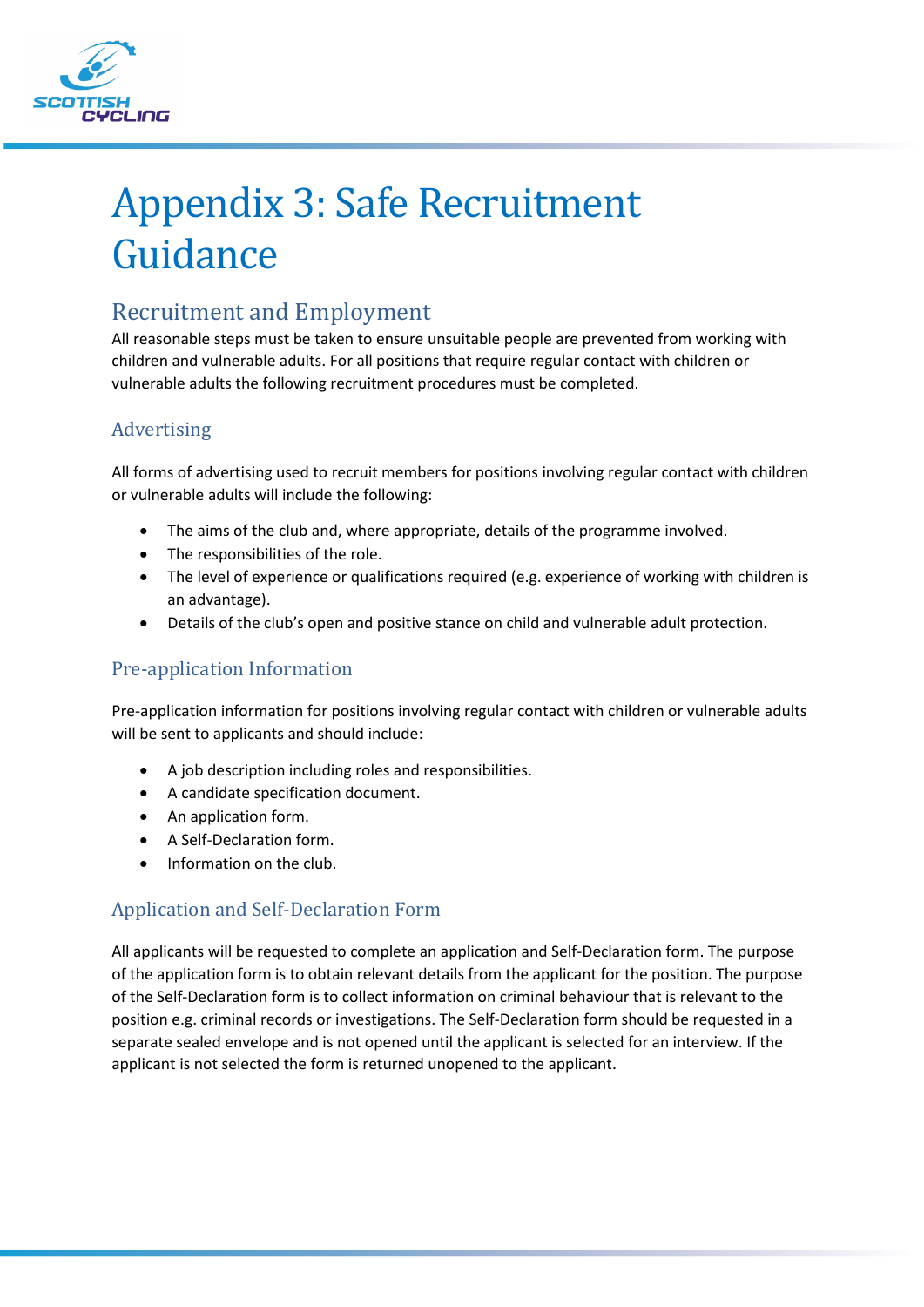

#### References

References will be sought as required. Where possible at least one of these references will be from an employer or a voluntary organisation where the position required working with children or vulnerable adults in any of the following capacities:

- Employee
- Volunteer
- Work Experience

If the person has no experience of working with children or vulnerable adults, specific training requirements will be agreed before appointment.

# PVG Scheme Membership

Scottish Cycling is registered with Disclosure Scotland/Volunteer Scotland Disclosure Services to process PVG applications on behalf of affiliated clubs. Individuals carrying out regulated work with children or vulnerable adults within Scottish Cycling's member clubs should be members of the PVG Scheme.

Clubs, through the Wellbeing and Protection Officer, should sign up to this process in order to process applications for their members. To do this please contact the Scottish Cycling Wellbeing and Protection Team.

# Applicants from Overseas

Applicants from overseas that are appointed to regulated work with children or vulnerable adults within a Scottish Cycling affiliated club are should join the PVG Scheme.

Applicants from overseas must prove their 'right to work' in the UK and should be asked to provide a police check from their relevant country where possible. Where this is not possible, or in addition to the police check, the following information, where relevant to the position, will be requested:

• A statement from the governing body in the country of origin of the applicant and/or the country from which they are transferring regarding their participation and suitability for the position.

#### Interview

For positions that require regular contact with children or vulnerable adults, interviews should be carried out. An interview should include requests for additional information including references, to support the application.